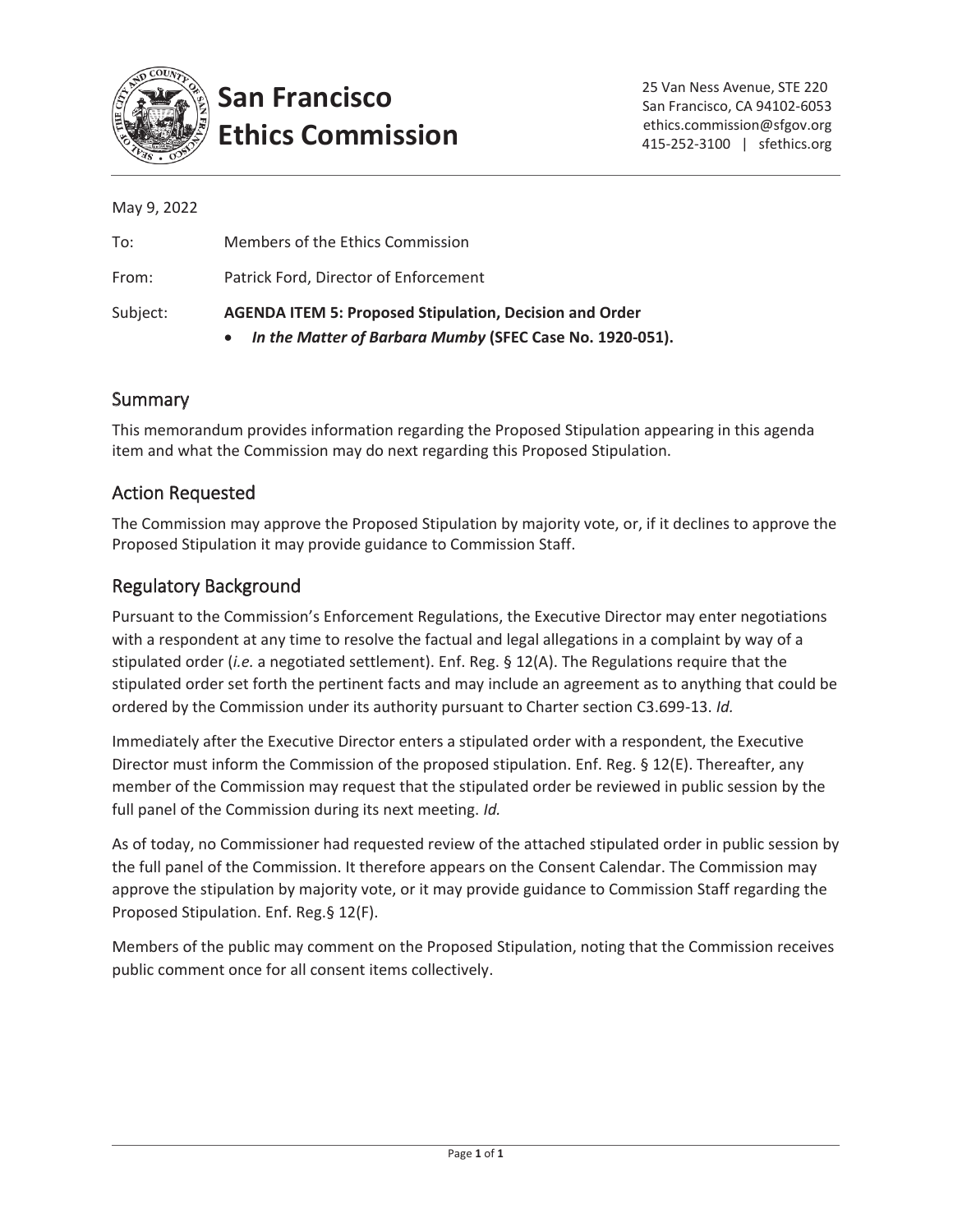| 1              | LeeAnn Pelham                                                                                            |                                      |  |  |  |
|----------------|----------------------------------------------------------------------------------------------------------|--------------------------------------|--|--|--|
| $\overline{2}$ | <b>Executive Director</b><br>Eric Willett                                                                |                                      |  |  |  |
| 3              | Senior Investigator and Legal Analyst                                                                    |                                      |  |  |  |
| $\overline{4}$ | San Francisco Ethics Commission                                                                          |                                      |  |  |  |
| 5              | 25 Van Ness Avenue, Suite 220<br>San Francisco, CA 94102                                                 |                                      |  |  |  |
| 6              | (415) 252-3100 Telephone<br>(415) 252-3112 Facsimile                                                     |                                      |  |  |  |
| $\overline{7}$ | BEFORE THE SAN FRANCISCO                                                                                 |                                      |  |  |  |
| 8              | <b>ETHICS COMMISSION</b>                                                                                 |                                      |  |  |  |
| 9              | In the Matter of                                                                                         | SFEC Complaint No. 1920-051          |  |  |  |
| 10             |                                                                                                          |                                      |  |  |  |
| 11             | BARBARA MUMBY,                                                                                           |                                      |  |  |  |
| 12             | Respondent.                                                                                              | <b>STIPULATION, DECISION</b>         |  |  |  |
| 13             |                                                                                                          | <b>AND ORDER</b>                     |  |  |  |
| 14             |                                                                                                          |                                      |  |  |  |
| 15             |                                                                                                          |                                      |  |  |  |
| 16             |                                                                                                          |                                      |  |  |  |
| 17             | THE PARTIES STIPULATE AS FOLLOWS:                                                                        |                                      |  |  |  |
| 18             | 1.<br>This Stipulation, Decision, and Order (Stipulation) is made and entered into by and                |                                      |  |  |  |
| 19<br>20       | between Barbara Mumby (Respondent) and the San Francisco Ethics Commission (the Commission).             |                                      |  |  |  |
| 21             | 2.<br>Respondent and the Commission agree to settle and resolve all factual and legal issues             |                                      |  |  |  |
| 22             | in this matter and to reach a final disposition without an administrative hearing. Upon approval of this |                                      |  |  |  |
| 23             | Stipulation and full performance of the terms outlined in this Stipulation, the Commission will take no  |                                      |  |  |  |
| 24             | future action against Respondent, and this Stipulation shall constitute the complete resolution of all   |                                      |  |  |  |
| 25             | claims by the Commission against Respondent related to the violations of law described in Exhibit A.     |                                      |  |  |  |
| 26             |                                                                                                          |                                      |  |  |  |
| 27             |                                                                                                          |                                      |  |  |  |
| 28             | SFEC Complaint No. 1920-051                                                                              | 1<br>STIPULATION, DECISION and ORDER |  |  |  |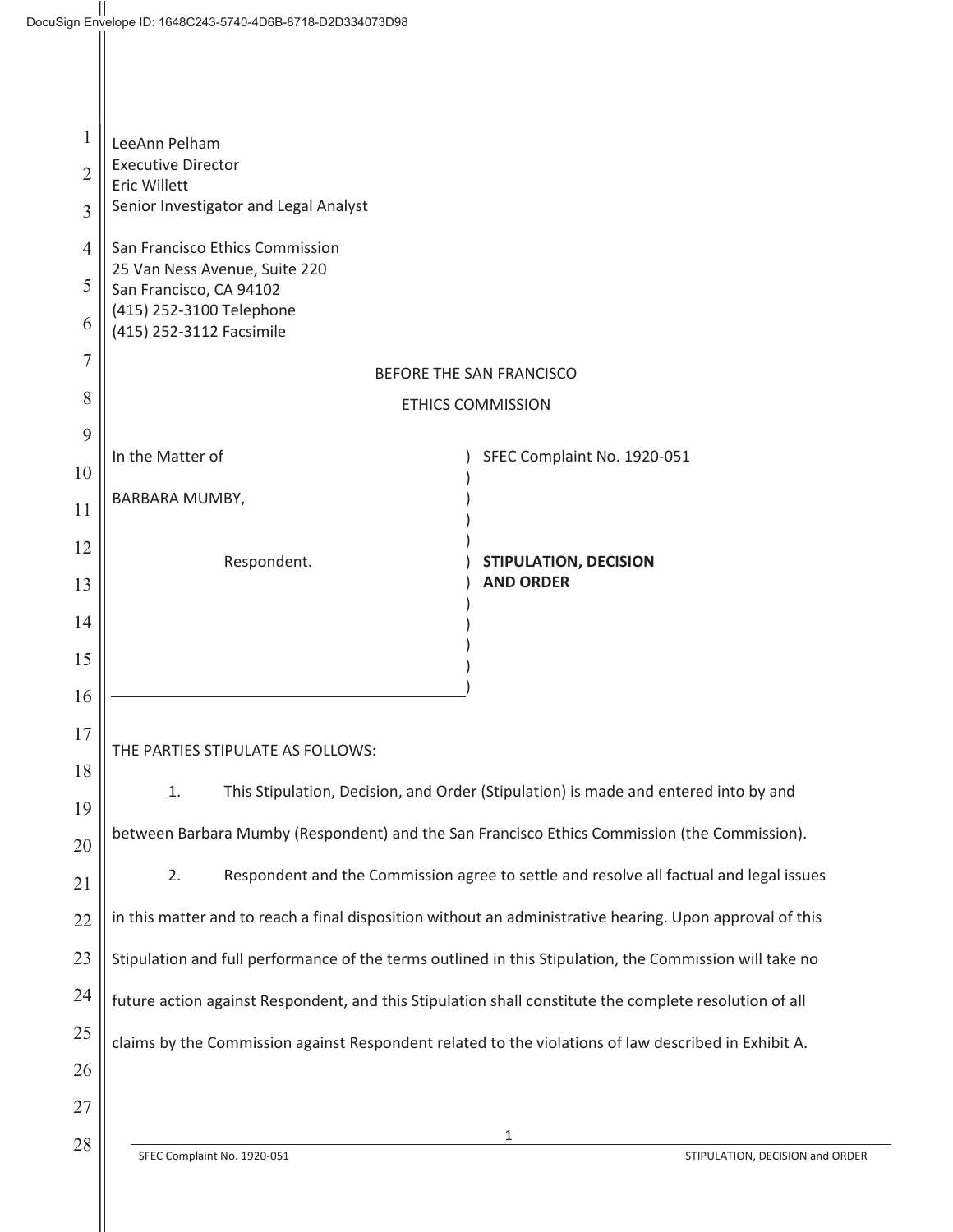| 1              | Respondent understands and knowingly and voluntarily waives all rights to judicial review of this        |
|----------------|----------------------------------------------------------------------------------------------------------|
| $\overline{2}$ | Stipulation and any action taken by the Commission or its staff on this matter.                          |
| 3              | 3.<br>Respondent acknowledges responsibility for and agrees to pay an administrative penalty             |
| $\overline{4}$ | in the amount of \$20,000 for four violations of San Francisco Campaign & Governmental Conduct Code      |
| 5              | (SF C&GCC) as set forth in Exhibit A. Respondent agree that \$20,000 is a reasonable administrative      |
| 6              | penalty.                                                                                                 |
| $\overline{7}$ | Within ten business days of the Commission's approval of this Stipulation, Respondent<br>4.              |
| 8              | shall either pay the penalty through the City's online payment portal or otherwise deliver to the        |
| 9<br>10        | following address the sum of \$20,000 in the form of a check or money order made payable to the "City    |
| 11             | and County of San Francisco":                                                                            |
| 12             | San Francisco Ethics Commission                                                                          |
| 13             | Attn: Enforcement & Legal Affairs Division<br>25 Van Ness Avenue, Suite 220                              |
| 14             | San Francisco, CA 94102                                                                                  |
| 15             | 5.<br>If Respondent fails to comply with the terms of this Stipulation, then the Commission              |
| 16             | may reopen this matter and prosecute Respondent under Section C3.699-13 of the San Francisco             |
| 17             | Charter for any available relief.                                                                        |
| 18             | 6.<br>Respondent understands, and hereby knowingly and voluntarily waives, any and all                   |
| 19             | procedural rights under Section C3.699-13 of the San Francisco Charter and the Commission's              |
| 20             | Enforcement Regulations with respect to this matter. These include, but are not limited to, the right to |
| 21             | appear personally at any administrative hearing held in this matter, to be represented by an attorney at |
| 22             | Respondent's expense, to confront and cross-examine all witnesses testifying at the hearing and to       |
| 23<br>24       | subpoena witnesses to testify at the hearing.                                                            |
| 25             | Respondent understands and acknowledges that this Stipulation is not binding on any<br>7.                |
| 26             | other government agency with the authority to enforce the San Francisco Campaign & Governmental          |
| 27             | Conduct Code section 1.100 et seq., and does not preclude the Commission or its staff from cooperating   |
| 28             | 2<br>SFEC Complaint No. 1920-051<br>STIPULATION, DECISION and ORDER                                      |
|                |                                                                                                          |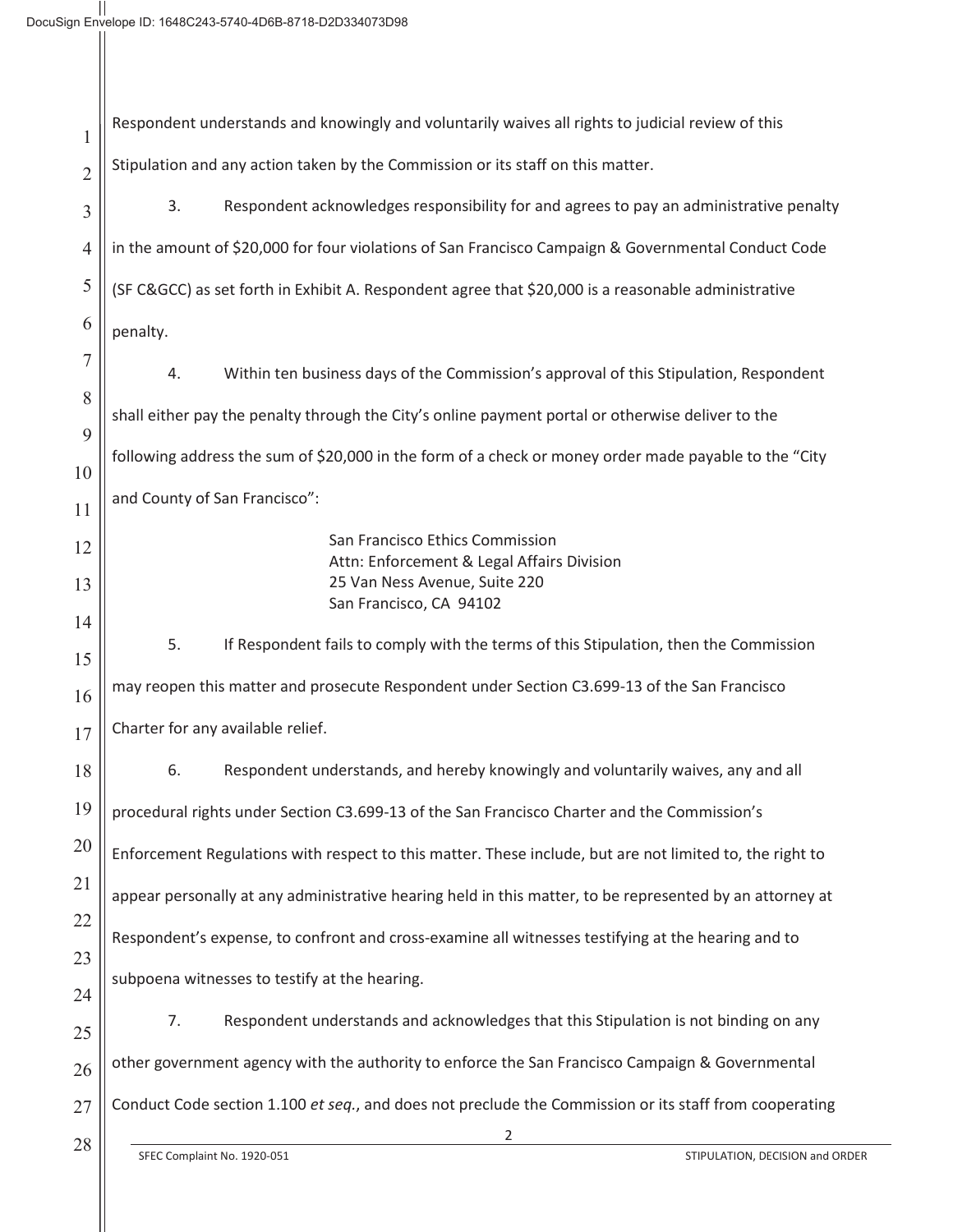with or assisting any other government agency in its prosecution of Respondent for any allegations set forth in Exhibit A, or any other matters related to those violations of law set forth in Exhibit A.

8. This Stipulation is subject to the Commission's approval. In the event the Commission declines to approve this Stipulation, the Stipulation shall become null and void, except Paragraph 9, which shall survive.

6 7

1

2

3

4

5

8

9

10

11

17

18

19

20

21

22

23

24

25

26

27

9. In the event the Commission rejects this Stipulation, and further administrative proceedings before the Commission are necessary, Respondent agrees that the Stipulation and all references to it are inadmissible. Respondent moreover agrees not to challenge, dispute, or object to the participation of any member of the Commission or its staff in any necessary administrative proceeding for reasons stemming from his or her prior consideration of this Stipulation.

12 13 14 15 16 10. This Stipulation, along with the attached Exhibit A, reflects the entire agreement between the parties hereto and supersedes any and all prior negotiations, understandings, and agreements with respect to the transactions contemplated herein. This Stipulation may not be amended orally. Any amendment or modification to this Stipulation must be in writing duly executed by all parties and approved by the Commission at a regular or special meeting.

11. This Stipulation shall be construed under, and interpreted in accordance with, the laws of the State of California. If any provision of the Stipulation is found to be unenforceable, the remaining provisions shall remain valid and enforceable.

12. The parties hereto may sign different copies of this Stipulation, which will be deemed to have the same effect as though all parties had signed the same document.

28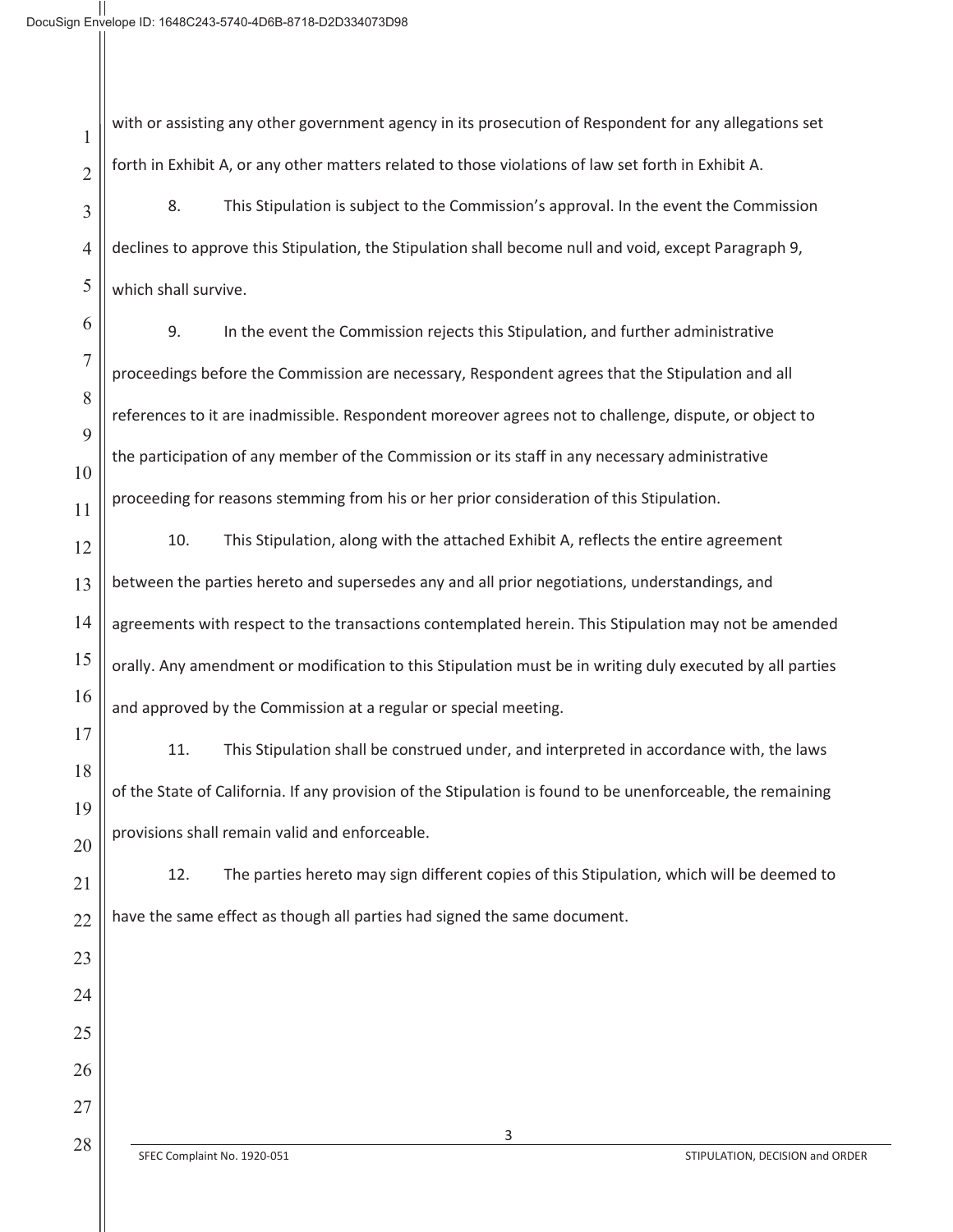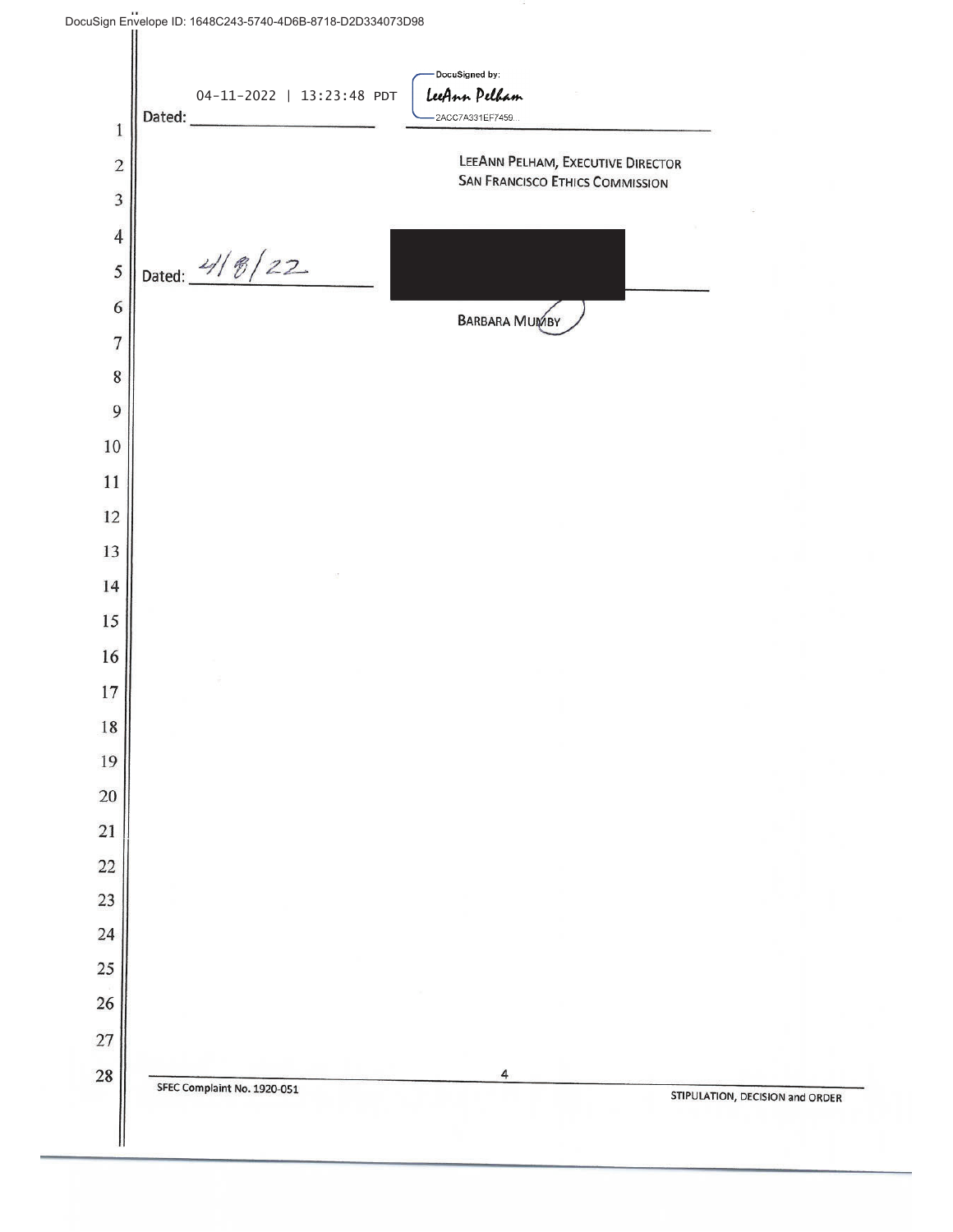| $\mathbf{1}$   | <b>DECISION AND ORDER</b>                                                                              |  |  |
|----------------|--------------------------------------------------------------------------------------------------------|--|--|
| $\overline{2}$ | The foregoing Stipulation of the parties in the matter of "Barbara Mumby, SFEC Complaint No.           |  |  |
| $\overline{3}$ | 1920-051," including the attached Exhibit A, is hereby accepted as the final Decision and Order of the |  |  |
| $\overline{4}$ | San Francisco Ethics Commission, effective upon execution below by the Chairperson.                    |  |  |
| $\mathfrak s$  |                                                                                                        |  |  |
| 6              | IT IS SO ORDERED.                                                                                      |  |  |
| $\overline{7}$ |                                                                                                        |  |  |
| 8              |                                                                                                        |  |  |
| $\mathfrak{g}$ |                                                                                                        |  |  |
| 10             |                                                                                                        |  |  |
| 11             | YVONNE LEE, CHAIRPERSON<br><b>SAN FRANCISCO ETHICS COMMISSION</b>                                      |  |  |
| 12             |                                                                                                        |  |  |
| 13             |                                                                                                        |  |  |
| 14             |                                                                                                        |  |  |
| 15             |                                                                                                        |  |  |
| 16             |                                                                                                        |  |  |
| 17             |                                                                                                        |  |  |
| 18             |                                                                                                        |  |  |
| 19             |                                                                                                        |  |  |
| $20\,$         |                                                                                                        |  |  |
| 21             |                                                                                                        |  |  |
| 22             |                                                                                                        |  |  |
| 23<br>24       |                                                                                                        |  |  |
| $25\,$         |                                                                                                        |  |  |
| 26             |                                                                                                        |  |  |
| 27             |                                                                                                        |  |  |
| $28\,$         | $\mathsf S$                                                                                            |  |  |
|                | SFEC Complaint No. 1920-051<br>STIPULATION, DECISION and ORDER                                         |  |  |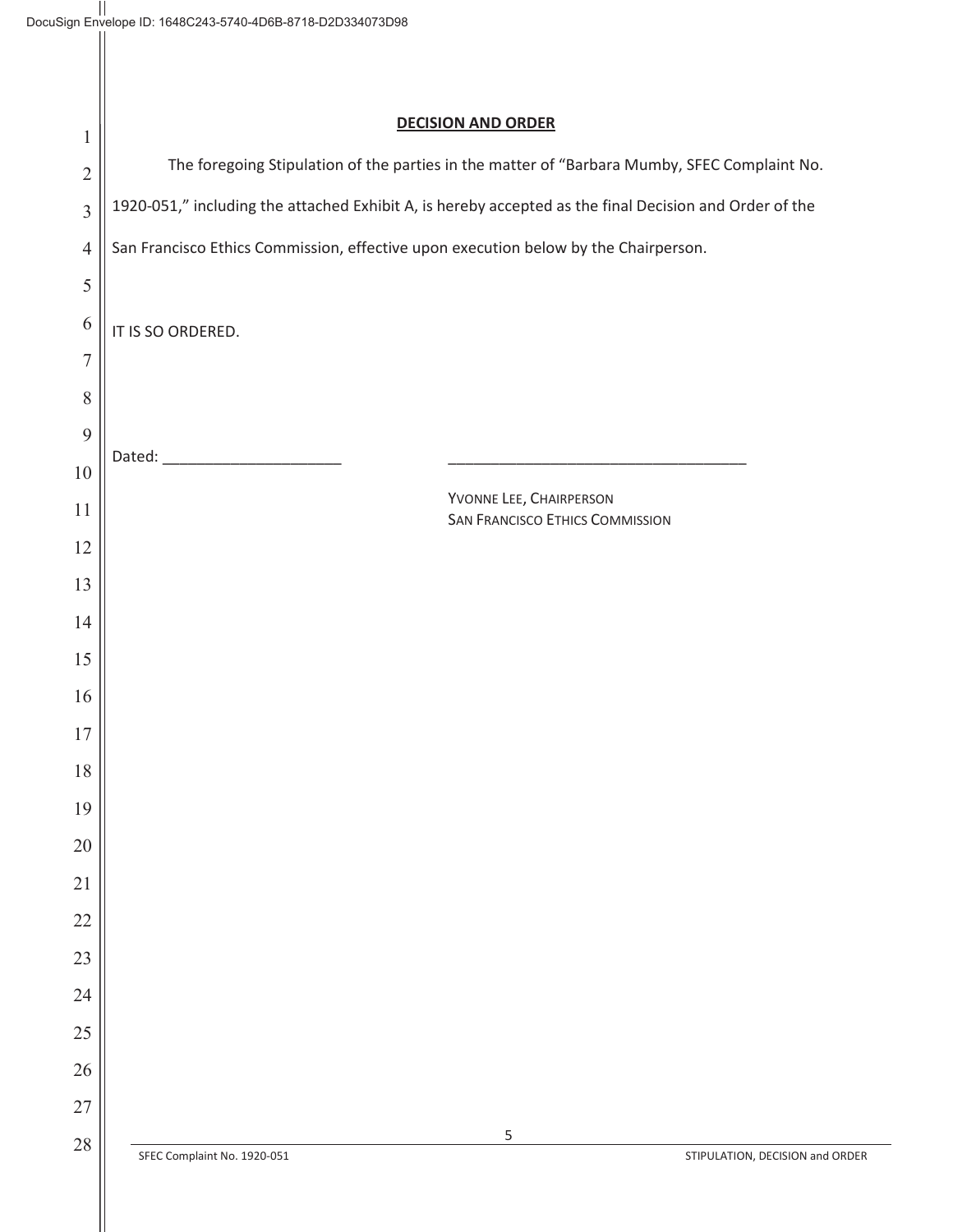# **Exhibit A**

## **I. Introduction**

Respondent Barbara Mumby (Mumby) is a former Director of Community Investments at the San Francisco Arts Commission who was subject to the government ethics and conflict-of-interest provisions within Article III of the San Francisco Campaign and Governmental Conduct during her tenure in that position. Following an investigation of allegations that she violated City ethics laws by taking steps to improperly influence a grant decision for her own personal benefit, Mumby resigned from her position with the City in January 2020. The investigation confirmed that Mumby received a gift from a restricted source in excess of applicable gift limits, failed to file public disclosure filings of her reportable financial interests, improperly provided selective assistance to a person competing for a City contract, furnished fraudulent evidence to investigators, and failed to cooperate with an investigation in violation of ethics and conflict-of-interest provisions of the San Francisco Campaign and Governmental Conduct Code (SF C&GCC) as detailed below.

## **II. Applicable Law**

## Gift Limits

SF C&GCC section 3.216(b) incorporates the meaning of "gift" found in the Political Reform Act (PRA), Government Code section 81000 *et seq.*, and accompanying regulations. The PRA defines "gift" to mean any payment that confers a personal benefit on the recipient, to the extent that consideration of equal or greater value is not received. Gov't Code § 82028(a).

SF C&GCC section 3.216(b) prohibits gifts from restricted sources and states, "In addition to the gift limits and reporting requirements imposed by the Political Reform Act and this Code and any subsequent amendments thereto, no officer or employee of the City and County shall solicit or accept any gift or loan from a person who the officer or employee knows or has reason to know is a restricted source, except loans received from commercial lending institutions in the ordinary course of business."

SF C&GCC section 3.216(b)(1) defines "restricted source" and provides that "For purposes of this section, a restricted source means: (A) a person doing business with or seeking to do business with the department of the officer or employee; or (B) a person who during the prior 12 months knowingly attempted to influence the officer or employee in any legislative or administrative action."

 SF C&GCC Regulation section 3.216(b)-1 defines "doing business" with the department of the officer or employee to mean "entering into or performing pursuant to a contract with the department of the officer or employee." For purposes of section 3.216(b)(1), doing business includes entering into a grant agreement with a department. *See* Reg. § 3.216(b)-1 (excluding from the meaning of "doing business with" providing a grant to a City department, but not excluding receiving a grant from a City department); *see also* SF Admin. Code § 12B.1(c) (defining "contract," for the purposes of the nondiscrimination provisions applying to all City contracts, to mean "an agreement for public works or improvements to be performed, or for goods or services to be purchased or grants to be provided, at the expense of the City and County").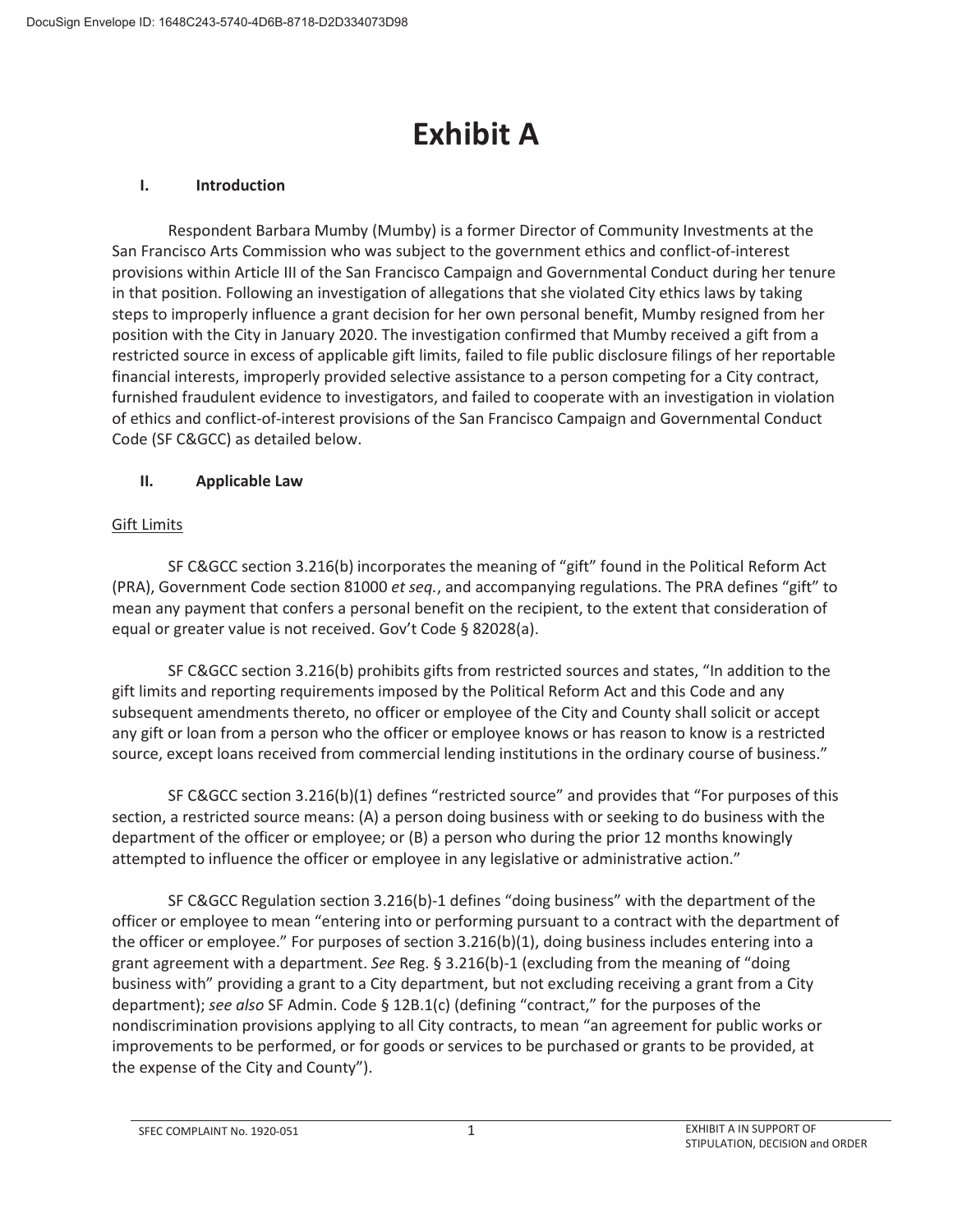The California Fair Political Practices Commission (FPPC) administers the Political Reform Act and in a regulation provides that a gift to an official's family member may be treated as a gift to the official under certain circumstances, including where the family member is a dependent child. 2 Cal. Code Reg. § 18943.

## Financial Disclosures

A City employee of the Arts Commission is required to file a Statement of Economic Interest (SEI) by April 1 annually with the Arts Commission disclosing reportable income received in the prior calendar year. SF C&GCC §§ 3.1-102(a), 3.1-103(d). Under state law and incorporated by reference through SF C&GC Code section 3.1-101, income is defined as "a payment received, including, but not limited to…any gift of food or beverage, loan, forgiveness or payment of indebtedness received by the filer, reimbursement for expenses…" Cal. Gov't Code § 82030. The Arts Commission Director of Community Investments is required pursuant to SF C&GCC section 3.1-140 to disclose on their SEI, "all investments and business positions in any business entity, and income from any source, which does business with the Arts Commission, or has done business with the Arts Commission within the two years prior to the date any disclosure statement must be filed, or which may foreseeably do business with the Arts Commission in the future." Additionally, any City employee required to file an SEI who leaves City service must file a Leaving Office Statement within thirty days of leaving office. SF C&GCC § 3.1-102(a); 2 Cal. Code Regs. § 18730(b)(5)(D).

## Incompatible Activities

Departmental Statements of Incompatible Activities (SIAs) guide officers and employees about the kinds of activities that the City and County of San Francisco has determined are incompatible with their public duties and that therefore are prohibited. San Francisco Campaign and Governmental Conduct Code (SF C&GCC) section 3.218 incorporates the Statement of Incompatible Activities of the Arts Commission (Arts Commission SIA).

Arts Commission SIA section III(A)(3) expressly prohibits Arts Commission employees from knowingly providing selective assistance (i.e., assistance that is not generally available to all competitors) to individuals or entities in a manner that confers a competitive advantage on a bidder or proposer who is competing for a City contract.

## Duty to Cooperate and Assist

 All persons are prohibited from knowingly and intentionally furnishing false or fraudulent evidence, documents, or information to the Ethics Commission, District Attorney or City Attorney. SF C&GCC § 3.240(a). Furthermore, all persons are prohibited from knowingly and intentionally misrepresenting any material fact, or concealing any evidence, documents, or information relevant to an investigation by the Ethics Commission, District Attorney or City Attorney of an alleged government ethics violation. SF C&GCC § 3.240(a).

 Additionally, all City Employees are required to cooperate and assist with an investigation by the Ethics Commission, District Attorney, or City Attorney into allegations of government ethics violations. SF C&GCC § 3.240(b).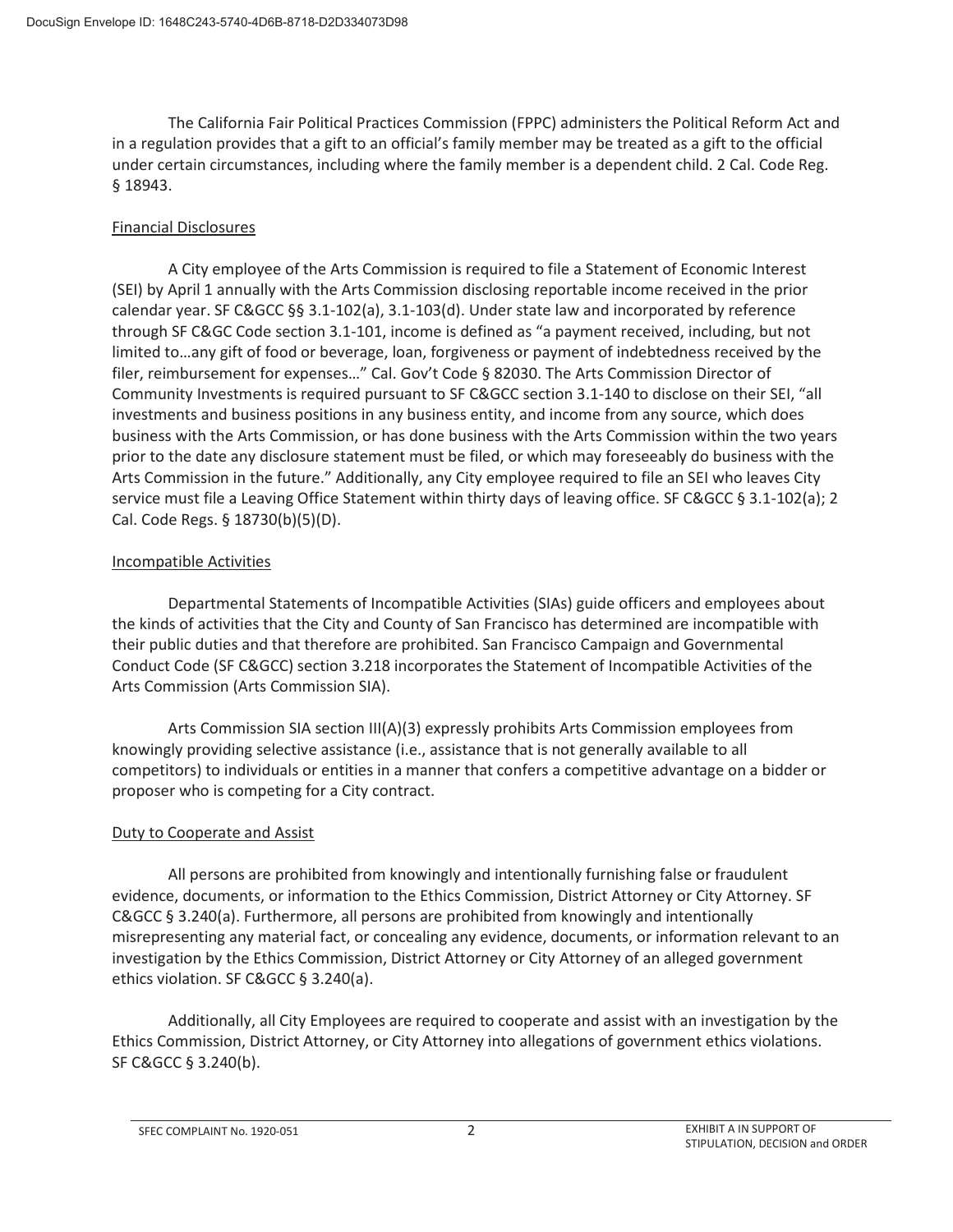#### **III. Summary of Material Facts**

#### Mumby's Actions to Influence IAC Grant Award

Mumby joined the Arts Commission on September 2, 2014, as Senior Program Officer and was promoted to serve as the Commission's Director of Community Investment in January 2018. As Director, Mumby managed the Arts Commission's grants program and the staff who administer it. Mumby also oversaw the Community Investments program, which was designed to support San Francisco-based artists, arts organizations, and historically underserved communities through grants such as the Commission's Individual Artist Commission (IAC) grant.

To qualify for the IAC grant, applicants must have been a continuous resident of San Francisco for two years and were required to submit documentation of San Francisco residency with their application. Applicants connected to a Native American community could choose to be reviewed by a panel that consists of San Francisco Bay Area Native American community members.

In 2018 and in her capacity as Director of a unit that managed the Arts Commission's grants program and the staff who administer it, Mumby authored for a friend a grant proposal for the IAC grant program. The friend submitted her IAC grant proposal as her own application on November 8, 2018. The grant included the applicant's preference to be reviewed by a panel of San Francisco Bay Area Native American community members. Although the applicant resided in Nevada, the applicant submitted a commercial lease for a San Francisco art studio she had rented from 2012 through 2013 to demonstrate her San Francisco residency. The lease was for a studio zoned for commercial and not residential use.

Following receipt of the IAC grant application, on November 28, 2018, an Arts Commission grants administrator whom Mumby supervised requested that the grant applicant provide proof of a home address in San Francisco that was no more than three months old. On December 5, 2018, Mumby directed that subordinate program administrator to treat the art studio lease as sufficient to demonstrate residency. In doing so, and while knowing that the grant applicant resided in Nevada, Mumby represented to the subordinate that she had been to the applicant's studio in the past three months to confirm that it was the applicant's home address in San Francisco.

In February 2019, the Arts Commission assembled a four-person review panel to evaluate IAC grant applications requesting a preference to be reviewed by San Francisco Bay Area Native American community members. The panel included a community member and first-time panelist whom Mumby had previously recommended for the position. The panelist was both friends with Respondent and the applicant and also accompanied the group on a 10-day trip to Hawaii.

The panel recommendations were reviewed by the Community Investments Committee and then the full Arts Commission, which ultimately awarded the IAC grant to the applicant that was Mumby's friend. At Mumby's request and because Mumby had described to her staff that the IAC grant (that she had authored and had been awarded to her friend) was "a super high priority" at the Arts Commission, on May 13, 2019, a grants administrator supervised by Mumby emailed to Mumby and another Mumby subordinate the applicant's "notification of grant approval" with a request that Mumby's friend complete additional steps required in the grant process.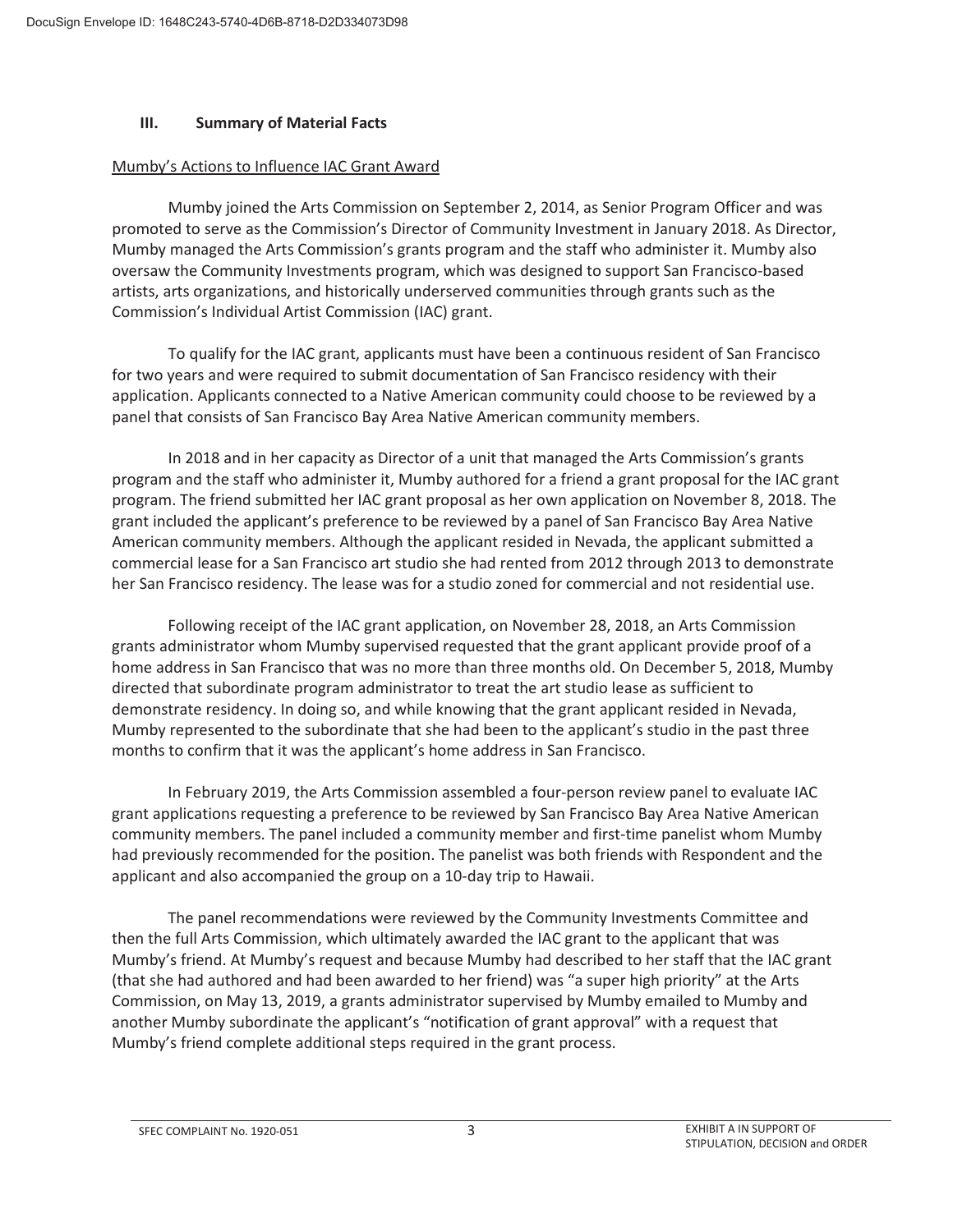On May 20, 2019, Mumby emailed two of her subordinate staff reiterating that this IAC grant was "a super high priority" to process and stated that she had secured a higher grant disbursement ratio, with 90 percent of the grant disbursed for the initial payment and 10 percent for the final payment. Of the 78 IAC grants that the Arts Commission awarded in 2019, 77 grants followed a grant disbursement ration of 80/20 – meaning that 80 percent of the grant would be disbursed as an initial payment and 20 percent would be issued as a final payment. Of the total grant money awarded to Mumby's friend in the amount of \$15,000, Mumby's friend received an initial payment of \$14,000, which was \$500 over the 90/10 disbursement ratio Respondent negotiated for her. Respondent also received the grant check in the amount of \$14,000 on behalf of her friend and personally delivered it to her.

## Mumby's receipt of unlawful gifts

Using City funds to cover part of the costs for her trip, from August 1 through August 11, 2019, Mumby and Mumby's dependent child vacationed in Hawaii with a group that also consisted of the following individuals: Mumby's friend who received the IAC grant and one guest; the grants review panelist that participated in rating Mumby's friends' IAC grant application whom Mumby recommended and one guest; a videographer chosen by Mumby and the videographer's guest; and one other person.

Documentation obtained during the investigation showed that prior to negotiating the initial grant disbursement of 90 percent, Mumby had drafted a budget for the trip to Hawaii that identified the cost of the trip as \$13,500. Investigative documents also evidence that Mumby stated a desire to ensure that she and her fellow travelers would secure swift reimbursement from the grantee for their expenses. These documents also demonstrate that little, if any, of the grant monies would be allocated to the cost of the project funded by the IAC grant.

Mumby and others who participated in the trip absorbed initial costs and subsequently obtained reimbursement from the grantee. Specifically, all participants covered their own airfare, and Mumby in addition paid the costs associated with the vacation home, knowing that she would be reimbursed for her expenses through the grant monies she negotiated to be received by her friend. Documentation obtained during the investigation showed that Mumby received a check in the amount of \$3,500 from the grantee, which was deposited into Mumby's personal bank account on June 25, 2019. Together, the group benefited from the use of the \$14,000 in IAC grant money to fund the vacation, with it covering their airfare, lodging at a private house, groceries, rental of a passenger van, and a dinner celebrating the birthdays of Mumby and her dependent child

## Mumby's failure to disclose reportable gifts

As a designated departmental filer, Mumby was required to file an Annual Statement of Economic Interests (Form 700) disclosing reportable income, including gifts, for the period January through December 2019. However, Mumby left City service on January 23, 2020, prior to the Annual filing deadline. Mumby, therefore, was required to file within 30 days of leaving her position (or no later than February 22, 2020) both a Leaving Office Form 700 covering the period of her employment during calendar year 2020 and her Annual Form 700 filing covering calendar year 2019. She failed to file both.

 $/$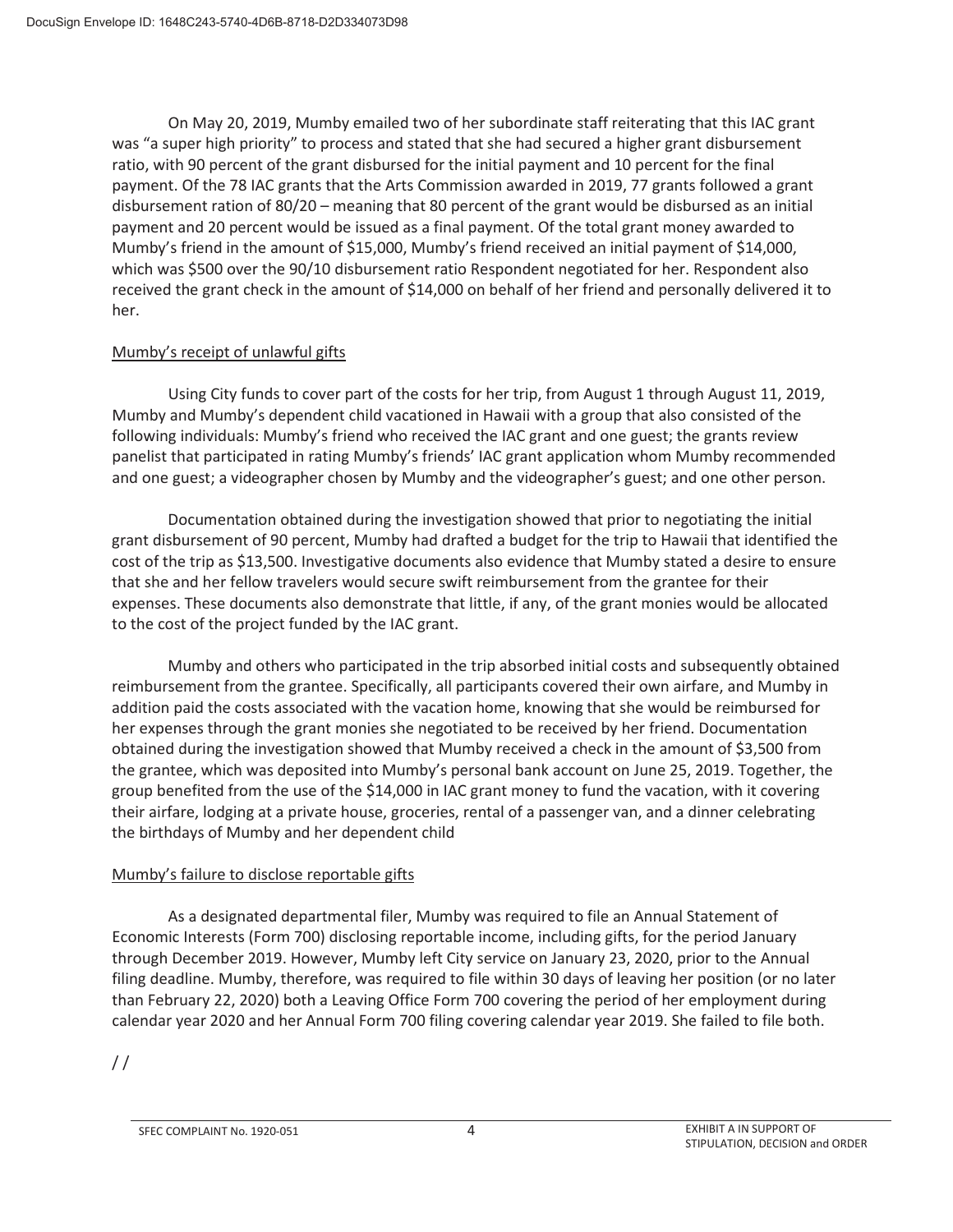#### Mumby's failure to cooperate with an investigation and furnishing false documents and information

On January 17, 2020, in a joint interview with the City's Whistleblower Program and the City Attorney's Office, Mumby made false statements contrary to the records gathered during a joint investigation by those offices. She provided documentation that had been materially altered from its original form in an effort to conceal that she had drafted her friend's IAC grant proposal and conceal that she and her dependent child had financially benefitted from the IAC grant monies. After being confronted in the interview about the fraudulent nature of the documents, Mumby admitted to investigators that she had altered the documents. Mumby then resigned from her position at the Arts Commission on January 23, 2020, a week after her January 17, 2020, joint interview with the WBP and CAT.

Despite being confronted with and admitting to the falsified records she provided during the January 17, 2020, joint investigation, Mumby again provided the same falsified records to Commission investigators on June 6, 2021. On June 18, 2021, Commission investigators interviewed Mumby, and she once again admitted that she had altered the email records she provided to the Commission investigators.

## **IV. Conclusions of Law**

By authoring a friend's grant application, attempting to secure and advance its review through eligibility screening of the grant approval process, directing a subordinate to disburse an increased initial distribution of grant money to the grantee, using grant proceeds to fund a vacation in Hawaii for the benefit of herself, her dependent child and others, failing to report income that she received, and failing to cooperate with an investigation and furnishing false documents to investigators, Mumby violated City laws as described in the following counts:

#### **Count 1 Failing to file a 2020 Statement of Economic Interest (Form 700) and a Leaving Office Statement of Economic Interest in violation of SF C&GCC section 3.1-102(a)**

 By failing to file within 30 days of her resignation the required public disclosure filings of her reportable financial interests, Mumby violated SF C&GCC section 3.1-102(a).

## **Count 2**

# **Engaging in activities established under City law as incompatible with City duties in violation of SF C&GCC section 3.218.**

By authoring the majority of the grant proposal for her friend's grant application and taking steps to advance that application through the screening process conducted by her subordinates despite her personal involvement in drafting the application and knowledge that the grantee did not meet the eligibility criteria, Mumby knowingly provided selective assistance to that applicant in a manner that conferred a competitive advantage on a bidder or proposer who was competing for a City contract. As such, Mumby engaged in activities incompatible with her City duties in violation of the City's prohibition on selective assistance contained in SF C&GCC section 3.218.

SFEC COMPLAINT No. 1920-051 6 COMPLAINT A IN SUPPORT OF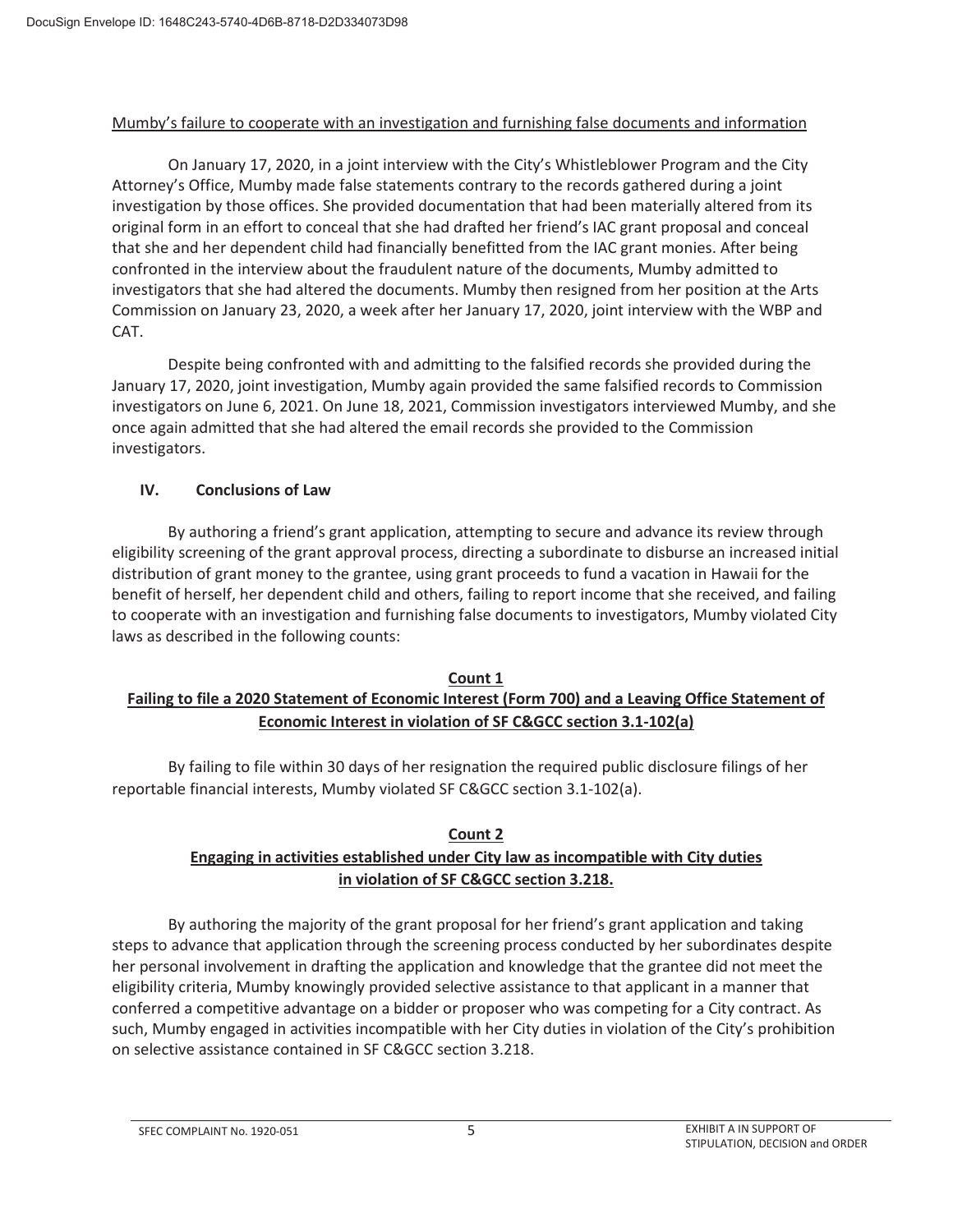## **Count 3 Accepting a gift from a restricted source in violation of SF C&GCC section 3.216(b).**

By accepting reimbursement of the costs of a trip to Hawaii for herself and her dependent child in August 2019 from an applicant that sought a grant from the Arts Department, Respondent Mumby accepted a prohibited gift from a restricted source that was seeking to do business with her department and violated SF C&GCC section 3.216(b). *See also* 2 Cal. Code Reg. § 18943 (gifts to official through family member).

## **Count 4 Failing to cooperate with an investigation and furnishing false documents and information in violation of SF C&GCC section 3.240.**

 By making false statements to investigators, providing fraudulent documents to conceal conduct that violated provisions of city law, and by intentionally misrepresenting facts to the Controller's Office and the City Attorney in their investigations, Mumby violated the City's requirement that City officials and employees cooperate and assist with an investigation as established in SF C&GCC §§ 3.240(a), 3.240(b).

## **V. Penalty Assessment**

This matter consists of four counts for conduct in violation of the Government Ethics Ordinance.

 The San Francisco Charter authorizes the Commission to assess a monetary penalty to the general fund of the City of up to \$5,000 for each violation or three times the amount which the respondent failed to properly report. SF Charter § C3.699-13(c). Pursuant to its Enforcement Regulations, when determining penalties the Ethics Commission may consider any of the relevant circumstances surrounding the case, including but not limited to: (1) the severity of the violation; (2) the presence or absence of any intention to conceal, deceive, or mislead; (3) whether the violation was willful; (4) whether the violation was an isolated incident or part of a pattern; (5) whether the respondent has a prior record of violations of law; (6) the degree to which the respondent cooperated with the investigation and demonstrated a willingness to remedy any violations; and (7) the respondent's ability to pay. Ethics Commission Enforcement Regulations § 9(D).

 Applying the penalty factors enumerated above, Staff believes Respondent Mumby's violations are the most severe violations of law and the public trust. The City's conflict of interest laws and incompatible activities restrictions are designed to ensure that the actions of public officials and employees are undertaken fairly and without any regard to any private gain or advantage. As the Arts Commission Director of Community Investment, Mumby was responsible for managing the Arts Commission grants program designed to support San Francisco-based artists, arts organizations, and historically underserved communities. In this matter, Respondent Mumby knowingly and willfully undermined the impartiality of the Arts Commission's mission and engaged in misconduct through activities designed for personal benefit. Mumby further employed measures to conceal her conduct by making false statements to investigators and altering evidence in the course of the investigation.